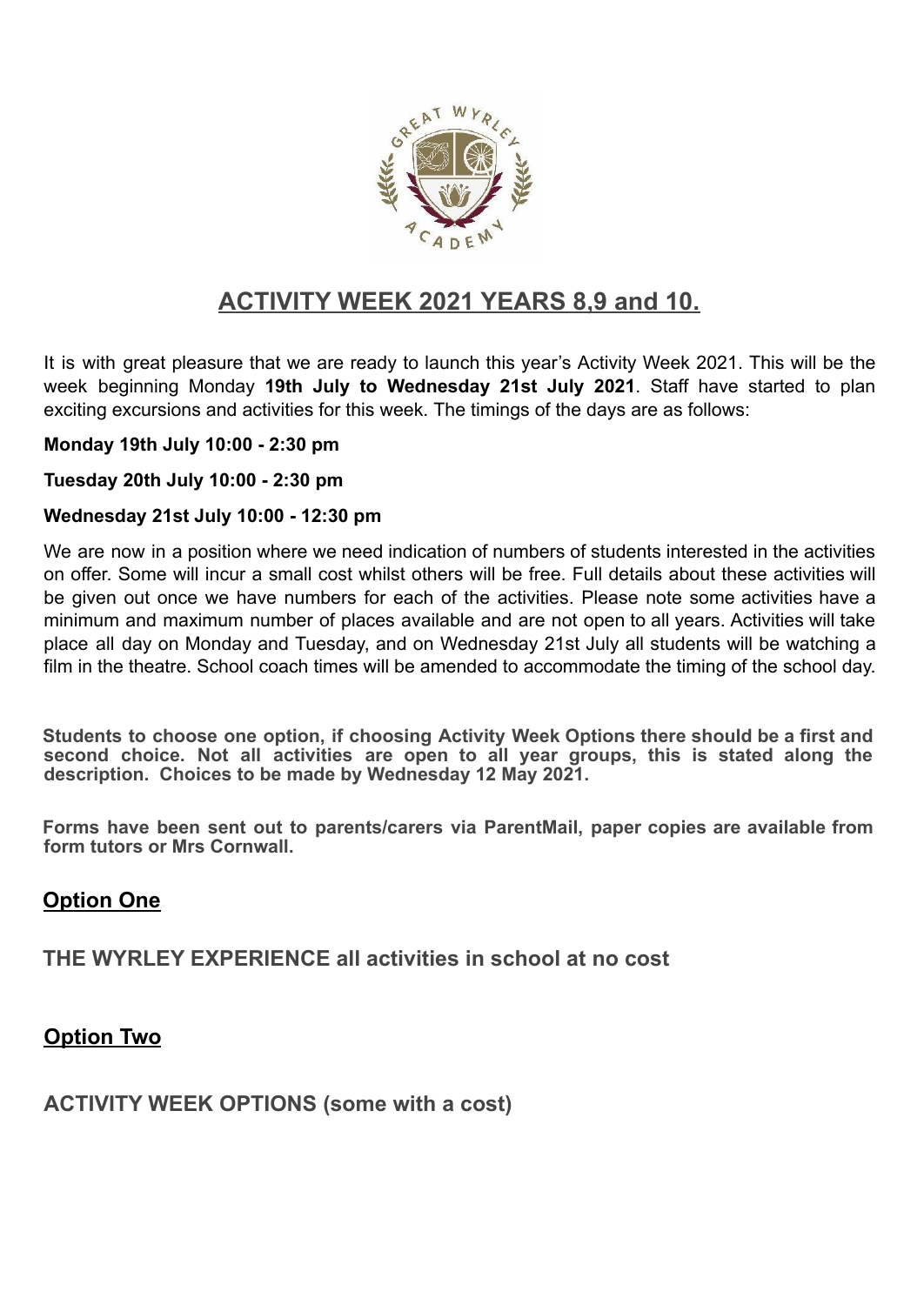## **ACTIVITY WEEK OPTION - CHOICES**

- **● DRAYTON MANOR DAY TRIP - MONDAY open to all year groups** Cost to include entrance fee and coach transport Cost £30.00 approx.
- **● GO APE EXPERIENCE - TUESDAY open to all year groups**

Cost to include entrance fee and coach transport Cost £30.00 approx.

**● SPORTS DAYS - MONDAY AND TUESDAY open to all year groups**

A variety of sports on the MUGA No Cost

**● THE GREAT 'WYRLEY' BAKE OFF - MONDAY AND TUESDAY open to all year groups**

Monday - making cakes, Tuesday - making pastry creations. Cost £1.00 per person

**● CRAFT, TEXTILES & JEWELLERY MAKING - MONDAY AND TUESDAY open to all year groups**

Learn how to make gifts for friends and family, or recycle and reuse unwanted or broken items.

Cost £2.00 per person

**● THE 'BIG' STEM CHALLENGE - MONDAY AND TUESDAY open to all year groups**

Are you interested in how things work? Design, plan, build and construct functioning and mechanical products and machines. Cost £2.00 per person

## ● **PAMPER DAYS - MONDAY AND TUESDAY open to years 9 and 10 only.**

Monday - professional hair tuition from a hairdresser. Tuesday - professional nail tuition from a nail technician.

Cost £15.00 per person